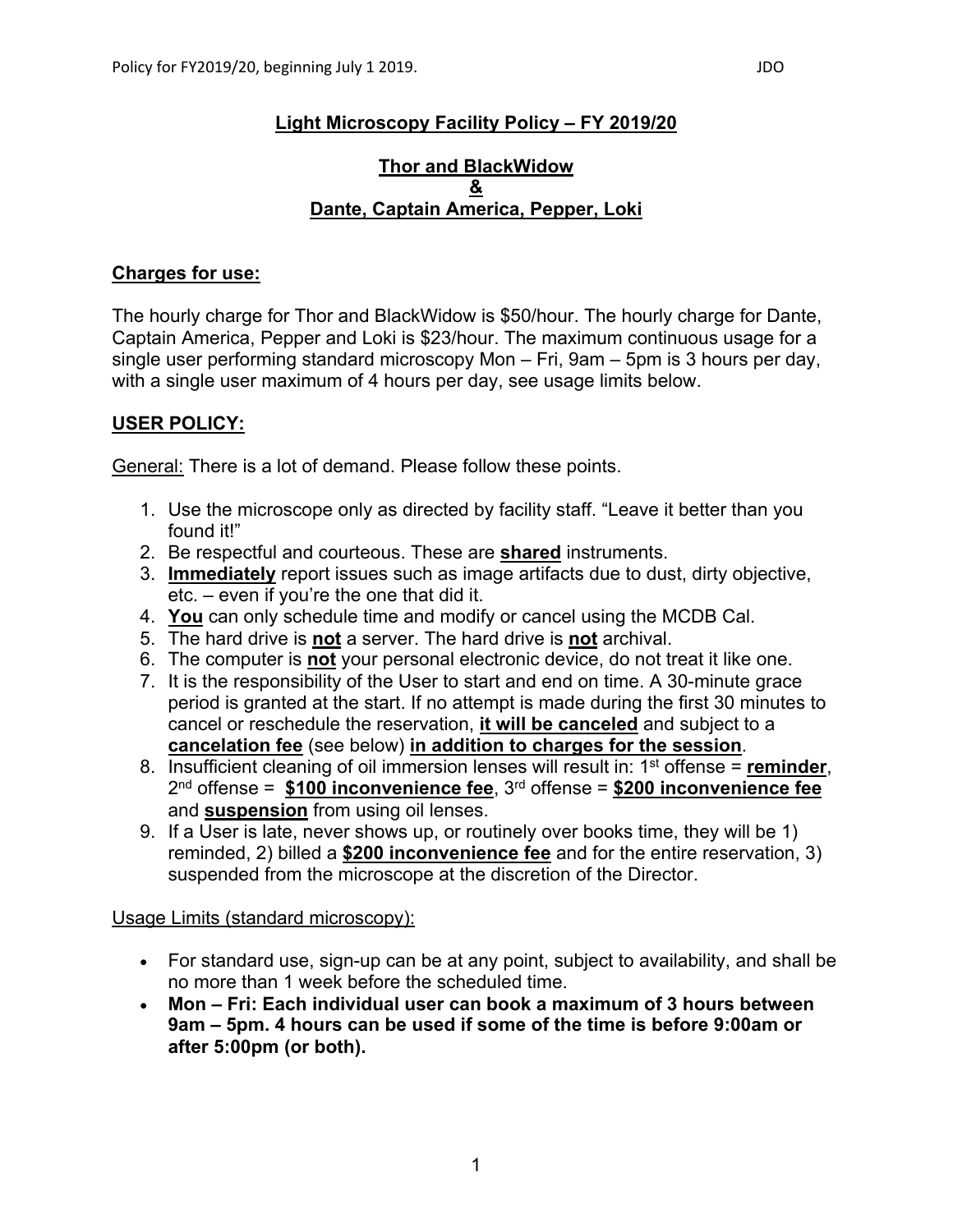- **A laboratory is limited to 6 hours of use per day between 8:00am and 6:00pm – note, this means that at least some of the time is before 9am or after 5pm (or both).**
- If no one else is signed up after you, you may continue your session.
- Consult the Director if you need more time on the microscope.

#### Cancelling Your Session:

- If you need to cancel your session, delete your reservation in MCDB Cal as soon as possible.
- If you have scheduled time and you are unable to make it and can no longer delete the reservation from the MCDB Cal, you must email the Director.
- **If you cancel, you are responsible for making sure the system was turned off by the previous user. This is especially important if you cancelled your reservation the same day or just before your start time.**
- Failure to turn off equipment after use will result in: **1st offense, reminder and 2nd offense, a \$200 'wear and tear' fee.** This is especially important if you are the last scheduled user of the day.

# **TIME LAPSE**

Dante is great for microscopy of live samples. So is BlackWidow! A continuous 4 hour block can be booked for timelapse during normal operating hours from 9-5 pm, M-F. Overnight (12-18 hours) can be performed during the week, starting at 4 pm, running no longer than 10 am the following morning; exceptions can be made, please inquire.

It is the responsibility of the User to plan for temperature and  $CO<sub>2</sub>$  stabilization.

For microscopy of live samples extending beyond 4 hours, a special sliding rate structure is used, up to 4 hours the rate is the normal hourly rate:

- For >4 hours up to 24 hours, the charge per hour is 5\$, and is capped at \$200.
- For >24 hours up to 48 hours, the charge per hour becomes \$2, and is capped at  $$240.$
- For experiments >48 hours up to 72 hours, the charge per hour remains \$2.
- For experiments >72 hours please see the Director.
- $-$  So, 4 hours = \$192,  $>5.5$  hours = \$200, 16 hours = \$200, 24 hours = \$200, 36 hours = \$224, 48 hours = \$240, 72 hours = \$288.

## Detailed:

- For time-lapse experiments lasting >24 hours, the microscope is ideally reserved at least 4 days in advance and the experiment must be run over the weekend